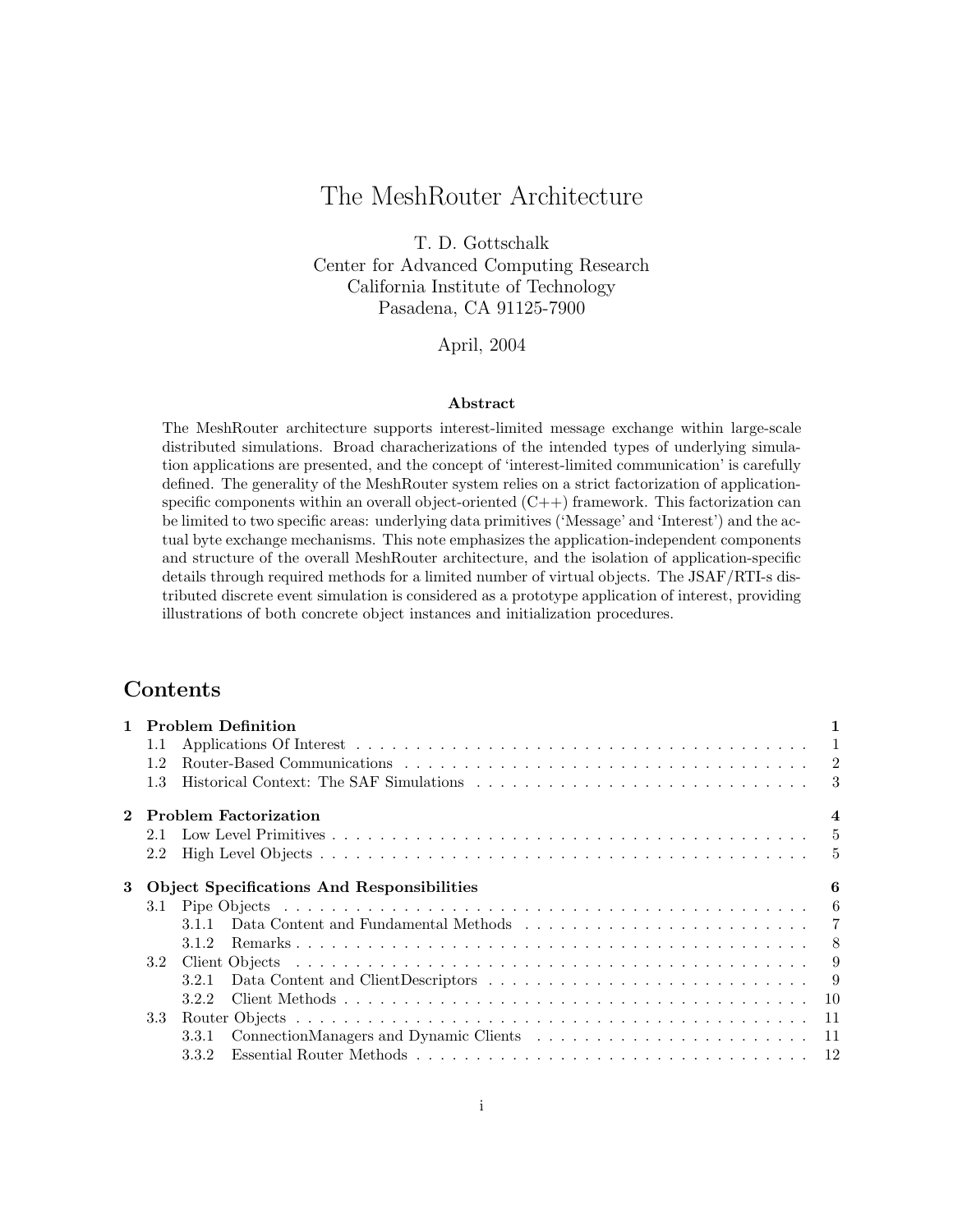| 4 Operations and Initializations |  | 13 |
|----------------------------------|--|----|
|                                  |  |    |
|                                  |  |    |
|                                  |  |    |

# List of Figures

| $\mathbf{1}$   | Schematic illustration of a communications-driven distributed simulation $\dots \dots \dots$                              |                |
|----------------|---------------------------------------------------------------------------------------------------------------------------|----------------|
| $\overline{2}$ | Schematic illustrations of a Router process and interest-limited data exchange between a                                  |                |
|                |                                                                                                                           | $\mathfrak{D}$ |
| 3              | Examples of different communications topologies. The dashed boxes indicate the basic                                      |                |
|                |                                                                                                                           | 3              |
| $\overline{4}$ | The fundamental MeshRouter objects. The dashed line encompasses the associated schematic                                  |                |
|                | router process in the sense for Fig. (2). $\dots \dots \dots \dots \dots \dots \dots \dots \dots \dots \dots \dots \dots$ | $5^{\circ}$    |
| $\overline{5}$ | Schematic decomposition of the Pipe object, with base class manipulations of Messages and                                 |                |
|                | virtual, instance-specific methods for raw data communications. $\dots \dots \dots \dots \dots \dots$                     | 7              |
| 6              |                                                                                                                           | 7              |
| $\overline{7}$ |                                                                                                                           | 8              |
| 8              |                                                                                                                           | -9             |
| 9              |                                                                                                                           | 10             |
| 10             |                                                                                                                           | 11             |
| 11             | Primary methods for the ConnectionManager class                                                                           | 12             |
| 12             |                                                                                                                           | 12             |
| 13             |                                                                                                                           |                |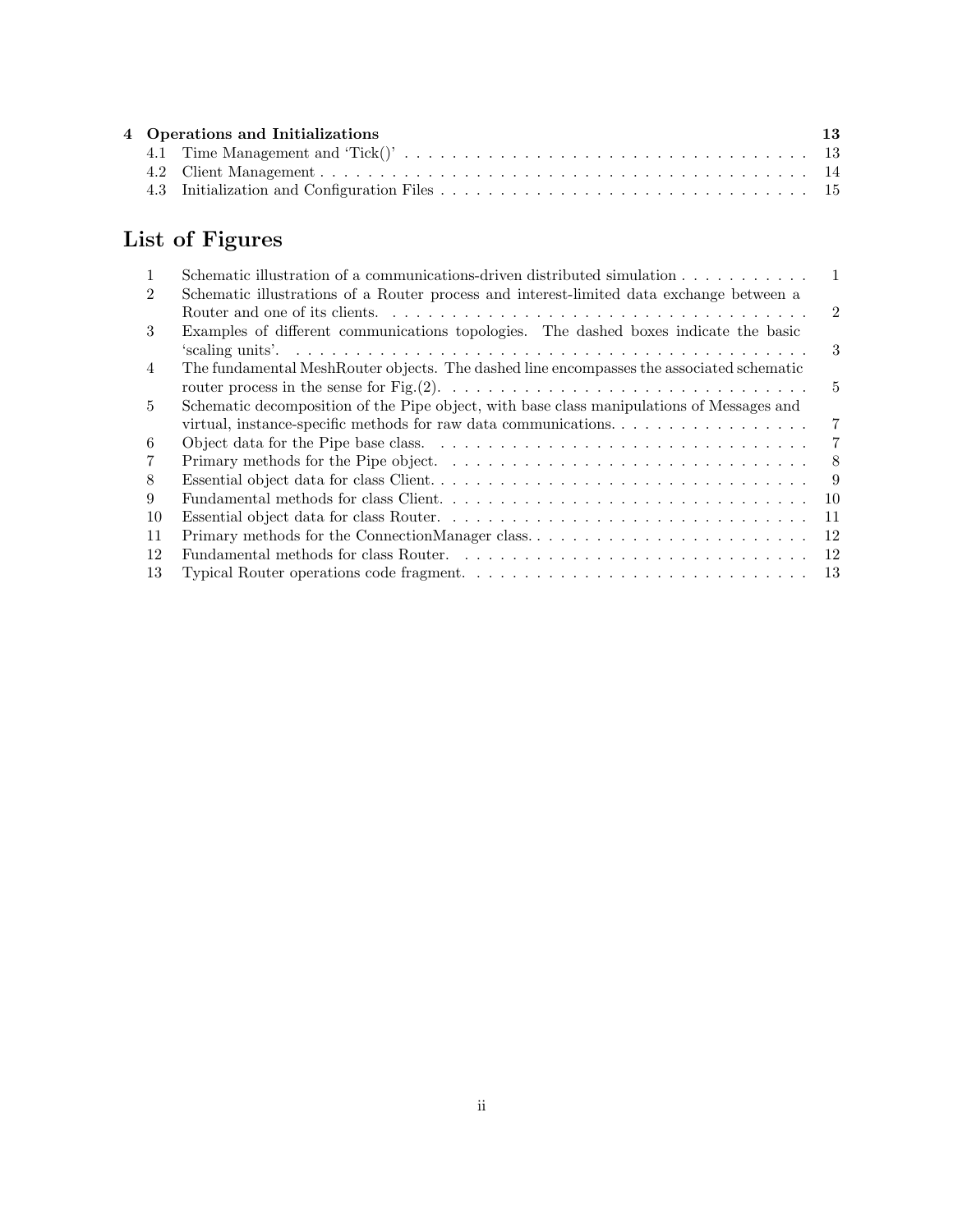# 1 Problem Definition

The MeshRouter system provides a framework for separate, possibly disparate processes interacting through a communications system, as suggested by the cartoon in Fig.(1).



Figure 1: Schematic illustration of a communications-driven distributed simulation

The schematic in Fig.(1) is, of course, hopelessly general. Without some restrictions on the associated communications and processing, any proposed "framework" would be too unwieldy to be useful. Section 1.1 provides a set of additional assumptions and restrictions on the interpretation of Fig.(1), and Section 1.2 introduces the notion of "Router-Directed, Interest-Limited Communications" that provides the basis of the MeshRouter architecture defined in the rest of this work and in two companion documents  $(Refs.[1][2])$ .

# 1.1 Applications Of Interest

Within the wide class of applications that might fall under the general rubric of Fig.(1), attention is restricted to those satisfying a number of additional broad characterizations:

- 1. The overall computational problem is large, requiring large numbers of coordinated processors for its solution. These contributing processors define the 'Clients' of Fig.(1).
- 2. Individual clients cooperate through explicit message exchanges.
- 3. Nothing in the overall problem need be homogeneous, including
	- (a) Individual client capabilities and/or responsibilities.
	- (b) Message sizes, rates, etc.
	- (c) Individual Source⇔Destination communications protocols (TCP/IP, proprietary SPP, etc.)
- 4. The overall computation/simulation is effectively time-stepped, with current actions by a client providing inputs for subsequent actions by other clients.

Added to this list is an essential overall requirement:

### Scalability

Larger and larger underlying problems are modeled by (simply) attaching more and more clients to the the communications cloud in Fig.(1).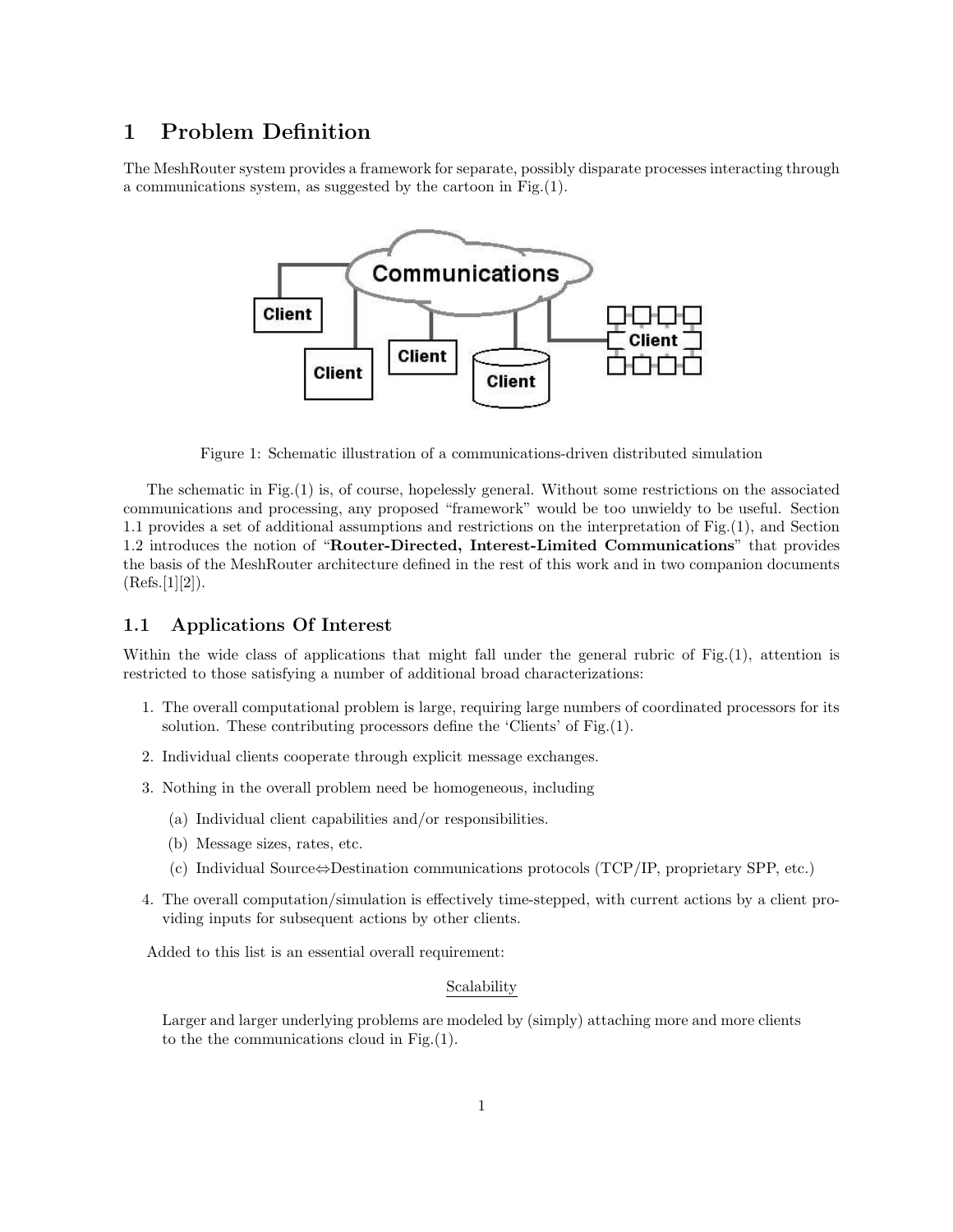It should be noted that this scalability requirement itself can imply additional elements of heterogeneity. For example, high-fidelity modeling of some aspect of the overall problem might require a tightly-coupled parallel computational engine interacting as a single client with the rest of the more loosely distributed calculation. (This is the schematic intent of the 'checkerboard thingy' at the right in Fig.(1)).

### 1.2 Router-Based Communications

As the number of clients in Fig.(2) increases, the overall message traffic increases. In order to achieve a scalable system, there are, in fact, two additional requirements:

#### Fundamental Scalability Assumptions

- 1. Individual clients in Fig.(1) need to see only a limited subset of the full data traffic. That is, the "Interest" of an individual client is limited.
- 2. The communications network can be made aware of the interests of the individual clients. This is accomplished through explicit interest declaration messages generated by the client as part of the overall data streams for Fig.(1).

It should be noted that the first assumption is an <u>essential restriction</u> on the underlying problem itself, not merely a simplification for purposes of communications. If the data of interest to any one client are not limited, then the computational capabilities of the associated processor will be overwhelmed as the problem size increases. No clever communications network can achieve scalability if individual client processes need to see all the data, all the time.



Figure 2: Schematic illustrations of a Router process and interest-limited data exchange between a Router and one of its clients.

Interest-limited communications can be implemented through a system of intermediate 'Routers' as illustrated by the schematic on the left in Fig.(2). There are a number of aspects for these Routers that can remain unspecified for the moment. For example, several routers might be implemented as separate threads on a single processor or the router associated with a specific client might change during an extended execution. The essential elements of the Router model for present purposes are illustrated in the right-hand part of Fig.(2) and can be stated as follows:

#### Requirements

- 1. At any point during overall program execution, a particular client process exchanges data with a specific router. (The 'Data' arrow on the right-hand side of Fig.(2) is actually bi-directional.)
- 2. The client can inform its router of the subset of interest states that are relevant, and the router delivers to the client only those data that match this interest declaration.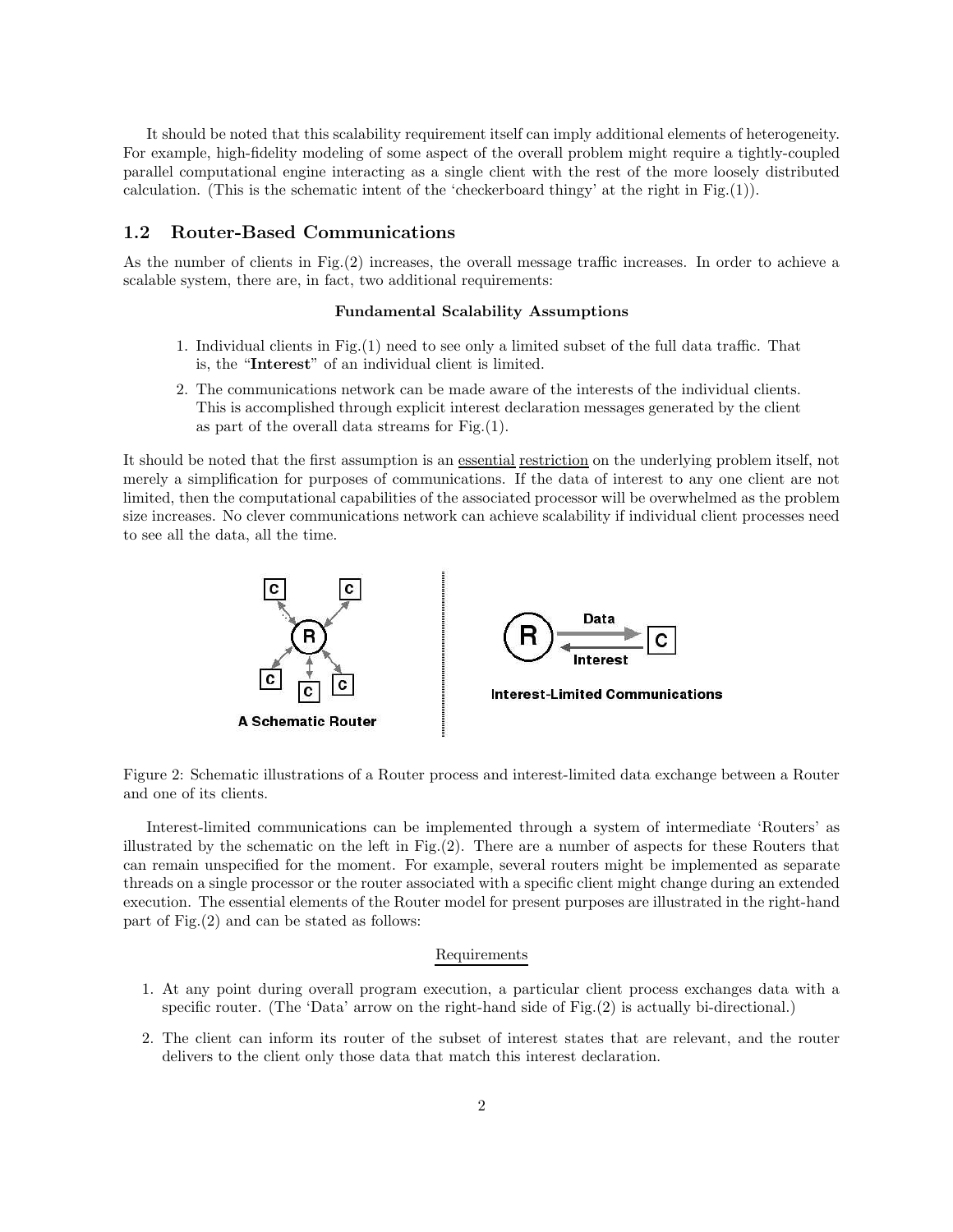3. The interested-limited communications in Fig.(2) could, optionally, be bi-directional. That is, the routers should be capable of informing the client of the interest state of the "rest of the world", in order to suppress generation of irrelevant message traffic from the client. (This optional additional capability assumes, of course, some degree of 'interest awareness' on the part of the client processes.)

The simplest "one router handles everyone" configuration suggested on the left-hand side of Fig.(2) can service only a limited number of clients. As the overall problem size increases, scalability results from networks of interconnected routers. This can be done in a number of ways, with two particular models illustrated by the schematics in Fig.(3). The number of basic units that can be serviced by a single router is limited. In the Tree approach, the overall system grows both horizontally and vertically as the overall problem size increases. In contrast, the scaling model for the Mesh Topology involves only horizontal replication of the basic unit, with scaling achieved through multiple connectivity paths in the upper router layers.



Figure 3: Examples of different communications topologies. The dashed boxes indicate the basic 'scaling units'.

The general MeshRouter architecture described in this note can implement either of the multi-router networks of Fig.(3) as an appropriate limiting case.

## 1.3 Historical Context: The SAF Simulations

The MeshRouter architecture is an extension of earlier work directed towards scalable implementations of Semi-Automated Forces (SAF)[3]-[5] simulations. Indeed, the Mesh Topology in Fig.(3) provided the framework for SAF implementations on Scalable Parallel Processors (SPPs) in the 'SF-Express' project[6]. There is value in some comments of this earlier work.

The various SAF simulations (JSAF[5] , OneSAF[4], ModSAF[3], etc) are distributed, discrete event simulations in which most of the client processors for Fig.(1) are responsible for simulating the activities of some limited number of entities (trucks, tanks, etc.). Entities on different simulators interact through explicit message exchange. In the earliest ModSAF applications, with limited total entity count, all messages were simply dumped onto a broadcast network and examined in turn by all processors. As the underlying problem grew, a number of different techniques were explored to deal with the increasing communications burdens, such as the router-based system with explicit interest declarations introduced in the Ref.[6]. The initial, somewhat ad hoc implementations of interest-limited communications within the ModSAF software (e.g., multicast IP) have given way to more formalized systems under the High Level Architecture/ Run-Time Interfaces (HLA/RTI) [7]-[9] framework.

There are a number of different ways in which to view this work within the context of ongoing SAF research and development[10].

The SAF application itself is certainly the 'raison d'etre' for this particular piece of research. Ongoing efforts to apply the SAF program to very large simulations with million-entity 'background' populations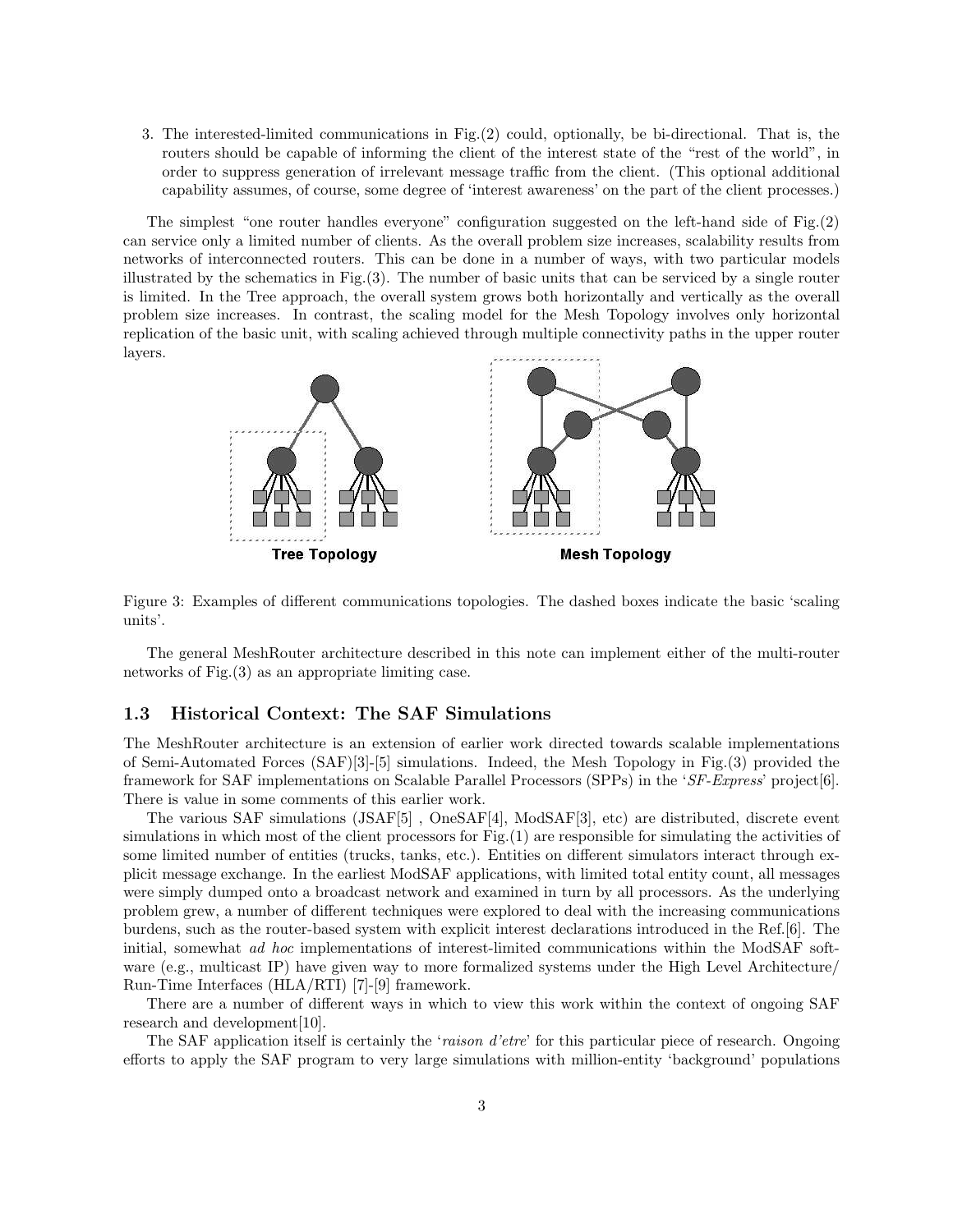require SPP and/or cluster computing together with scalable, interest-limited communications. Indeed, the MeshRouter software itself is being written and packaged as an optional additional communications component for future releases of the RTI-s software package.

However, the MeshRouter system is designed to implement efficient, interested-limited communications for general applications, not simply variants of the SAF family. The key to any claim of generality is the careful, object-oriented design of the system, with application-specific issues (e.g., "What is interest?") segregated into a daughter instances for a small number of base classes. The emphasis in this document and in its two companion documents  $[1][2]$  is on the **factorized general framework**, and the RTI-s application serves primarily to illustrate the model for implementing the required, application-specific specific daughter classes within the overall system.

Moreover, it would be misleading to characterize the MeshRouter system as merely a repackaging of existing or near-term RTI-s capabilities in better software wrappers. Ongoing applications of SAF tools to "urban warfare" environments with very large numbers of background entities are encountering a number of fundamental problems. The cleaner Framework⇔Application factorizations within the MeshRouter can, in fact, enable a number of significant improvements and extensions in JSAF applications of current interest. These include:

- 1. Wide-area router networks can be matched more closely to the underlying networks of physical communications links. (Performances of tree networks, for example, are clearly sensitive to the geographical location of the root node.)
- 2. The MeshRouter framework can support carefully tailored, possibly parallel I/O to communicationintensive components of the overall simulation.

An important example in this latter category is the "Simulation of the Location and Attack of Mobile Enemy Missiles" package (SLAMEM) of Toyon Research Corporation [11]. The essential problem here is the modeling of sensor systems that can see large fractions of the playing field. The techniques used in the SLAMEM software to distribute signal processing calculations among client simulators are only a partial solution, and truly scalable simulations of the sensor systems modeled in SLAMEM might well require significant extensions of the standard RTI-s message exchange procedures. It is suggested that the MeshRouter framework provides a good, cleanly-separated starting point for the needed communications generalizations.

# 2 Problem Factorization

There are two areas of the general, interested-limited communications model of Figs.(1,2) in which the details of the associated client processes are obviously essential:

- Data Primitives: The nature of basic, low-level constructs such as "Message" and "Interest".
- Raw Communications: The formats, protocols, etc. by which raw sets of bits are sent from one processor to another.

These are, in fact, the only application-specific constructs in the MeshRouter package. The overall system is implemented using an object-oriented  $(C++)$  framework. The application-specific data primitives and communication pipes are then implemented as specific instances of (abstract) base classes that fully specify object interactions.

The data primitives assumed within the MeshRouter are described in detail in Ref.[1], including specific realizations of these objects for the RTI-s application. Raw data-transfers are encapsulated in a small subset of (virtual) methods for the "Pipe" object defined in Ref.[2]. Brief summaries of the data primitives are presented in Section 2.1.

The basic router processes of Fig.(2) can be implemented in terms of a very limited number of objects, including the Pipe class. These building blocks of the MeshRouter are introduced in Section 2.2, with more detailed descriptions and interface specifications given in Section 3.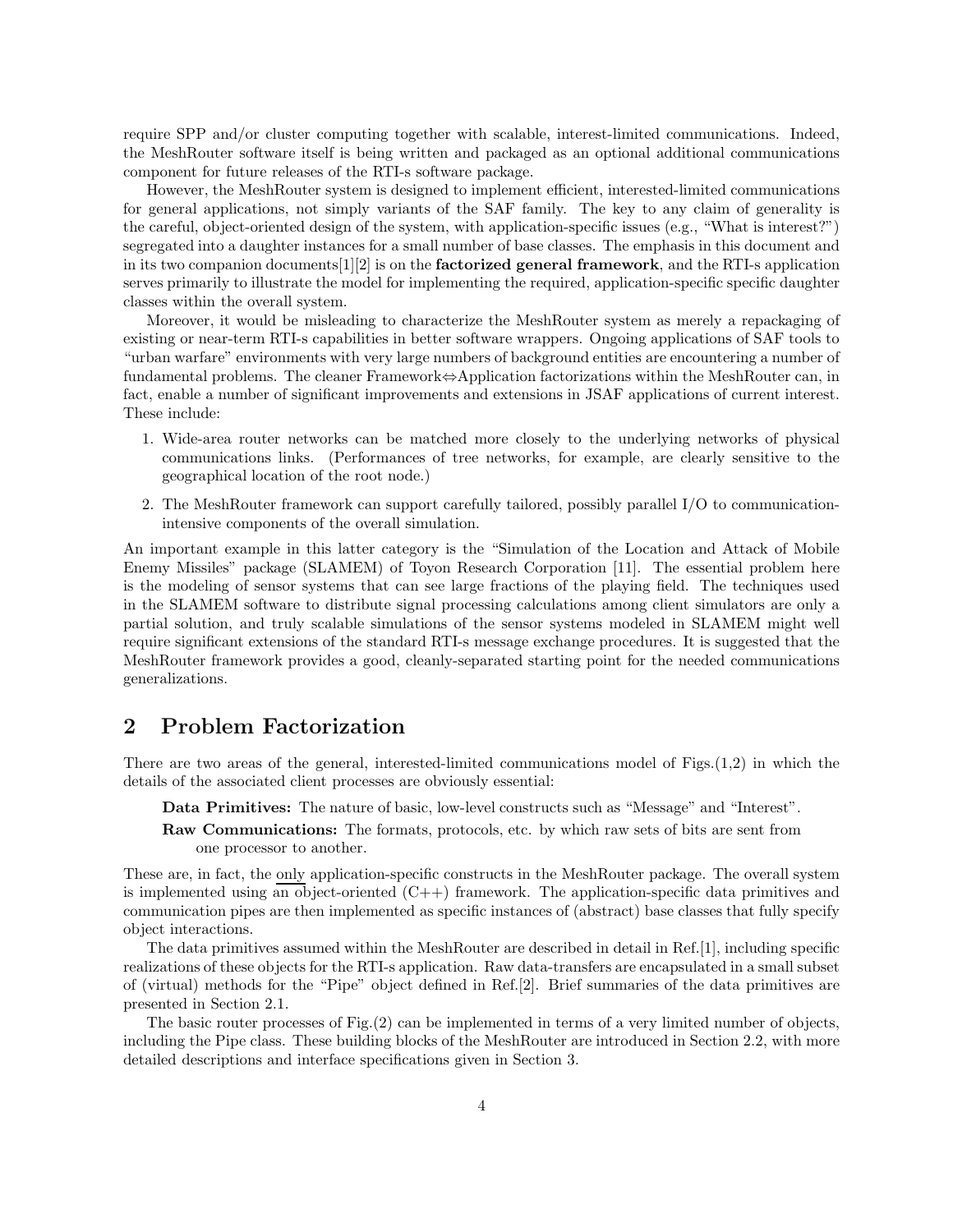# 2.1 Low Level Primitives

The MeshRouter package uses three basic classes to encapsulate the application-specific nature of messages and the interest of client processes in the context of Fig.(1):

- class Message: A simple container holding client messages as simple sets of bytes, with additional access to byte count and message type.
- class MessageInterpreter: A virtual class with interfaces to extract the size in bytes and type (i.e., 'Interest Declaration' or 'Other') from a user message.
- class Interest: A virtual class to maintain and manipulate the interest declaration messages associated with a client process.

The Message object is nominally a simple data container, augmented with a memory management system and a related MessageList object for managing collections of individual messages. The MessageInterpreter object is used to fill the Message objects from user data messages, including the particular task of identifying and tagging the interest declarations messages.

The Interest object (a virtual base class) specifies three sets of basic interfaces for interest manipulations:

- **Translation:** Methods to i) initialize the Interest object from an interest declaration message and *ii*) create a valid user message describing the state of the Interest object.
- Assessment: A simple interest assessment method:

bool Interest::HasInterest( const Message& message )

Interest-limited data exchange is implemented entirely in terms of this one method.

Manipulation: A limited set of methods to form collective interest states from interest objects associated with individual clients, such as the union of a set of interest objects.

The interface assumptions and requirements for these fundamental objects are defined in more detail in Ref.[1]. Specific implementations of the (virtual) MessageInterpreter and Interest objects for use within the RTI-s framework are also presented.

## 2.2 High Level Objects



Figure 4: The fundamental MeshRouter objects. The dashed line encompasses the associated schematic router process in the sense for Fig.(2).

The MeshRouter software implements the router process of Fig.(2) using a limited number of software objects to manipulate the fundamental data objects of the previous section. A schematic of the primary objects within the system is shown in Fig.(4).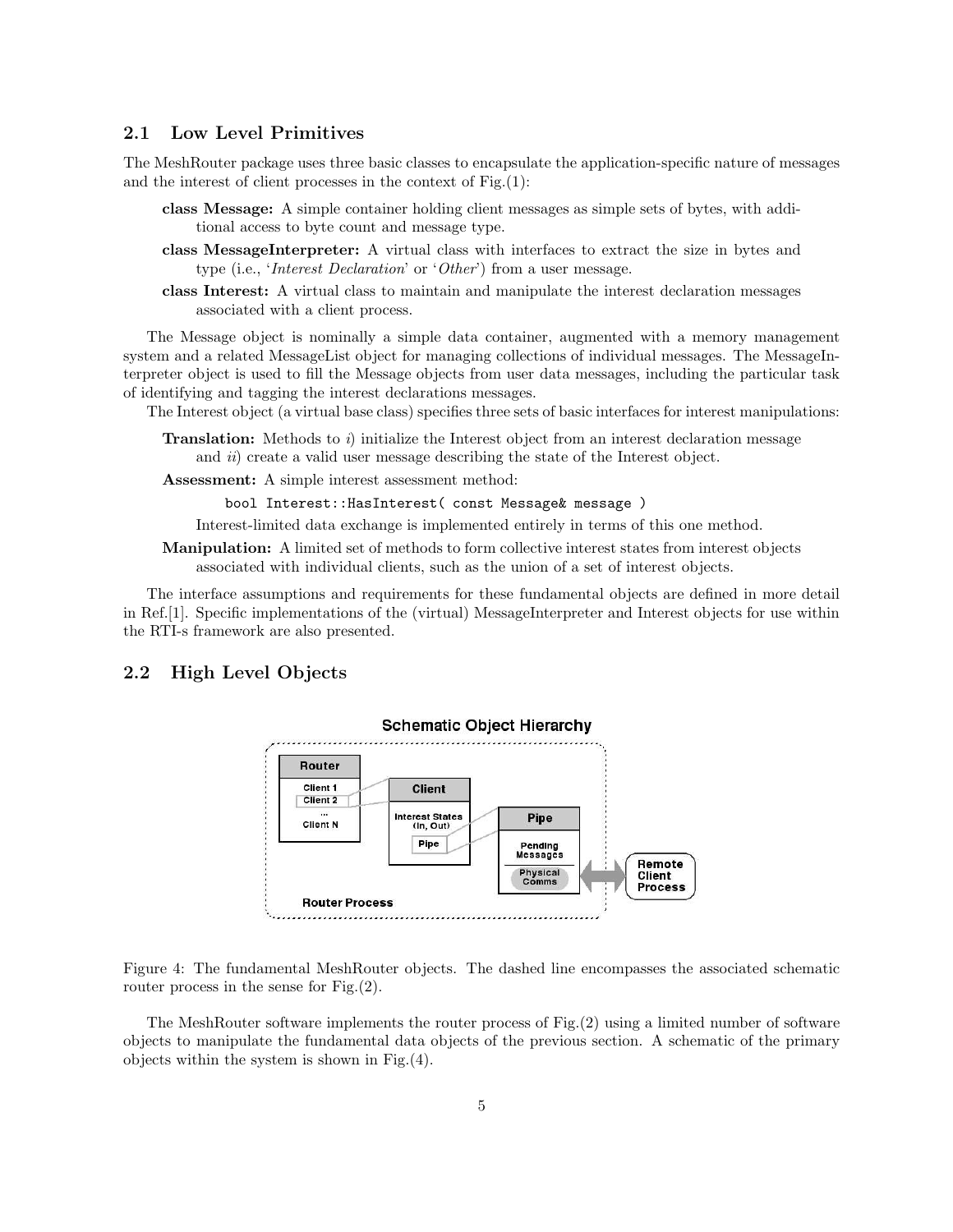The Router object in Fig.(4) maintains the list of clients interacting with the router process. This list is, in general, dynamic, with clients attaching to and disassociating from the Router during the course of execution. The Router object also manages the overall 'time evolution' of the system, directing specific activities of the associated Client objects.

The Client object in Fig.(4) provides the Router's internal representation of the general client processes of Figs.(1,2) and is the primary point of interest-based message filtering. The Client object maintains the interest state of the (remote) client process, and forwards outgoing messages to the client process only if the basic 'HasInterest()' constraint is satisfied. The Client object also maintains a 'Rest of The World' interest state and can transmit this interest to the client process (thus suppressing superfluous message traffic from the remote client).

The **Pipe** object provides the interface between the internal world of Messages (MessageLists) within the MeshRouter and the real world "bits on a wire" communications of the full communications system of Fig.(1). The (virtual) Read(), Write() methods for Pipe objects complete the Framework⇔Application factorization within the MeshRouter implementation. These methods need to deal with a number of issues, such as packet sizing, check summing, etc., depending on the expectations of the remote client process. The hierarchical Pipe object model provides a simple, isolated point for dealing with this application-specific requirements without any impact on the rest of the MeshRouter framework.

The next section provides a more careful description of the data content and primary methods for the Router, Client, and Pipe objects. Before doing this, however, a warning/apology on the notation may be in order. In particular, the terms 'client' and 'router' now have dual meanings, referring to both general processes in regards to Fig.(1) and specific software objects. These dual meanings are not entirely compatible. For example, the router process is implemented using a Router object that itself contains Client objects. The client processes in Fig.(1) are simply message sources and sinks and are in a strict sense completely independent of the Client objects used within a router. The distinction between a client process and a Client object should be clear from both context and capitalization/punctuation. (Alternative object naming schemes, such as "AbstractedClientRepresentation" were considered but rejected as unnecessarily pedantic complications.)

# 3 Object Specifications And Responsibilities

The content and operations of the basic objects in Fig.(4) are most easily understood working from right to left in the schematic, moving from elementary user messages up to the full 'choreographer' responsibilities of the Router object.

The intent in this section is to provide a sufficient overview of the the objects and object interactions in the MeshRouter architecture that claims of "factorized generality" are at least plausibly demonstrated. This means that the following discussions are a bit detailed, focusing on the data content and essential methods of the  $(C++)$  objects of the MeshRouter software system.

### 3.1 Pipe Objects

Pipe objects are responsible for actual user message transmissions to and from the remote client processes of Fig.(1). This requires detailed knowledge (indeed, excruciatingly detailed knowledge) of all lowest level nits of the communications model. The Pipe object is ultimately required to speak precisely the language expected by the remote clients, including any optional dialects such as checksumming, Kerberos, and so on.

Communications generality is achieved through a simple object inheritance model, as shown very schematically in Fig.(5). The overall structure of the implied class hierarchy is as follows:

• All methods for Message exchange between a Pipe and other objects in the MeshRouter package (specifically, the Client objects) are implemented as methods in the Pipe base class.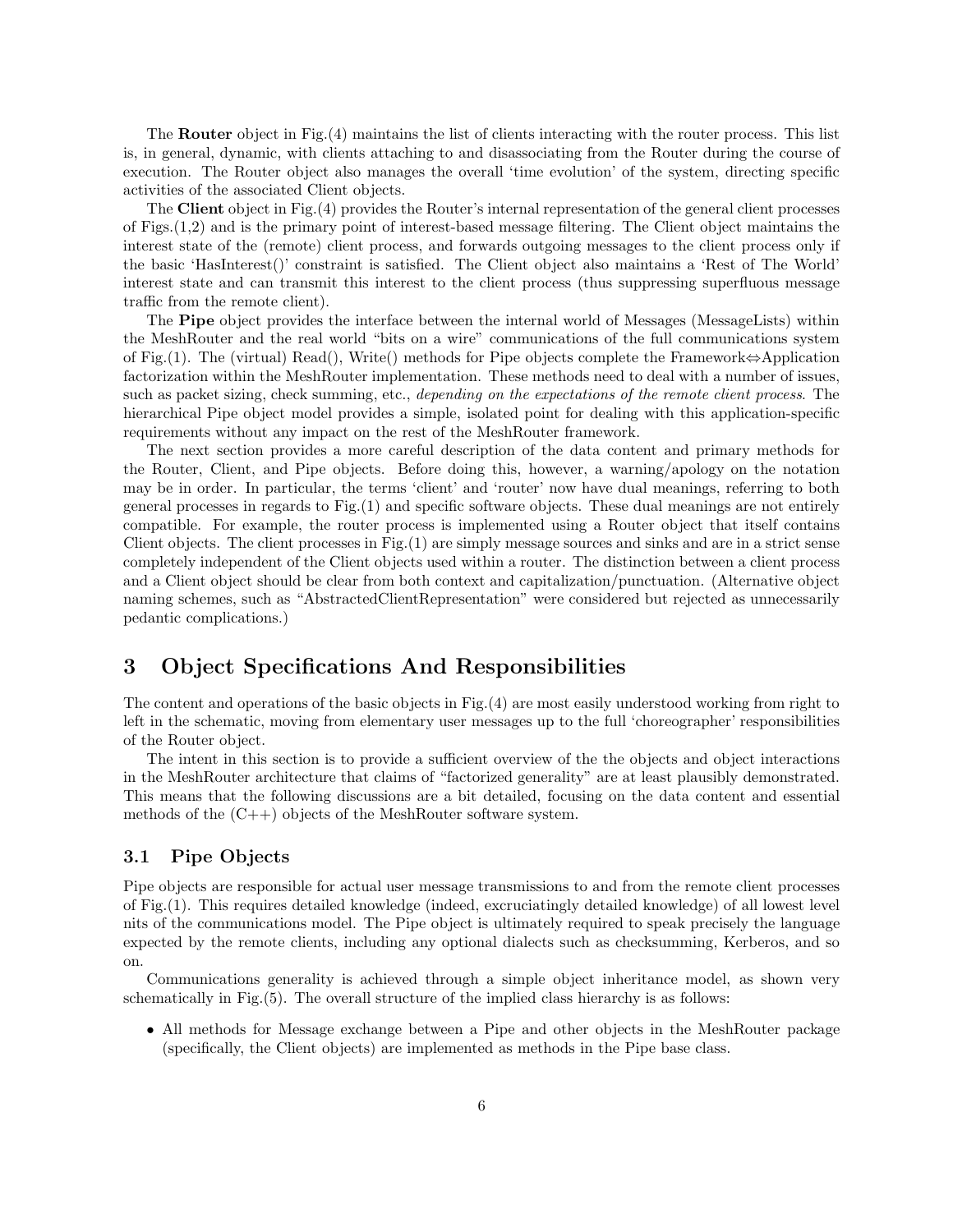

Figure 5: Schematic decomposition of the Pipe object, with base class manipulations of Messages and virtual, instance-specific methods for raw data communications.

- The actual data transmission (read/write) methods are purely virtual methods in the Pipe base class.
- The Client objects are responsible for periodically exercising the data transmission methods, so that data packets actually flows through the system.

#### 3.1.1 Data Content and Fundamental Methods

```
// ----- Base Class Object Data -------------------------------------
```
protected:

| bool d_status;                                                    | // Health and Status Flag          |
|-------------------------------------------------------------------|------------------------------------|
| MessageList d_outgoing_queue;                                     | // Messages To Be Sent Out         |
| MessageList d_incoming_queue;                                     | // Temporary Storage, New Messages |
| ConnectionDescriptor d_descriptor; // Connection Descriptive Data |                                    |

Figure 6: Object data for the Pipe base class.

The essential base class data for a Pipe object are shown in Fig.(6). The two MessageLists provide temporary input and output storage for messages exchanged over the communications link. The status flag is required to be true if and only if the actual communications link is fully functional.

The additional 'ConnectionDescriptor' object is a small data container that specifies the nature of the communications link. After some experimentation, the object was implemented as a simple string holder with access methods:

const std::string ConnectionDescriptor::GetPeer() const std::string ConnectionDescriptor::GetType()

These strings specify, respectively, the 'other end' of the communications link (typically as a network address) and the type of connection (e.g., " $TCP/IP$ ", "UDP", ...). The ConnectionDescriptor is used during aystem initializations and when an open Pipe (i.e., data member *d\_status* is false) attempts to establish itself.

The primary methods of the Pipe class are listed in Fig.(7). The first two methods (implemented in the base class itself) simply transfer Messages to and from the temporary MessageList objects contained in the Pipe base class. The required actions for the three virtual methods are as follows.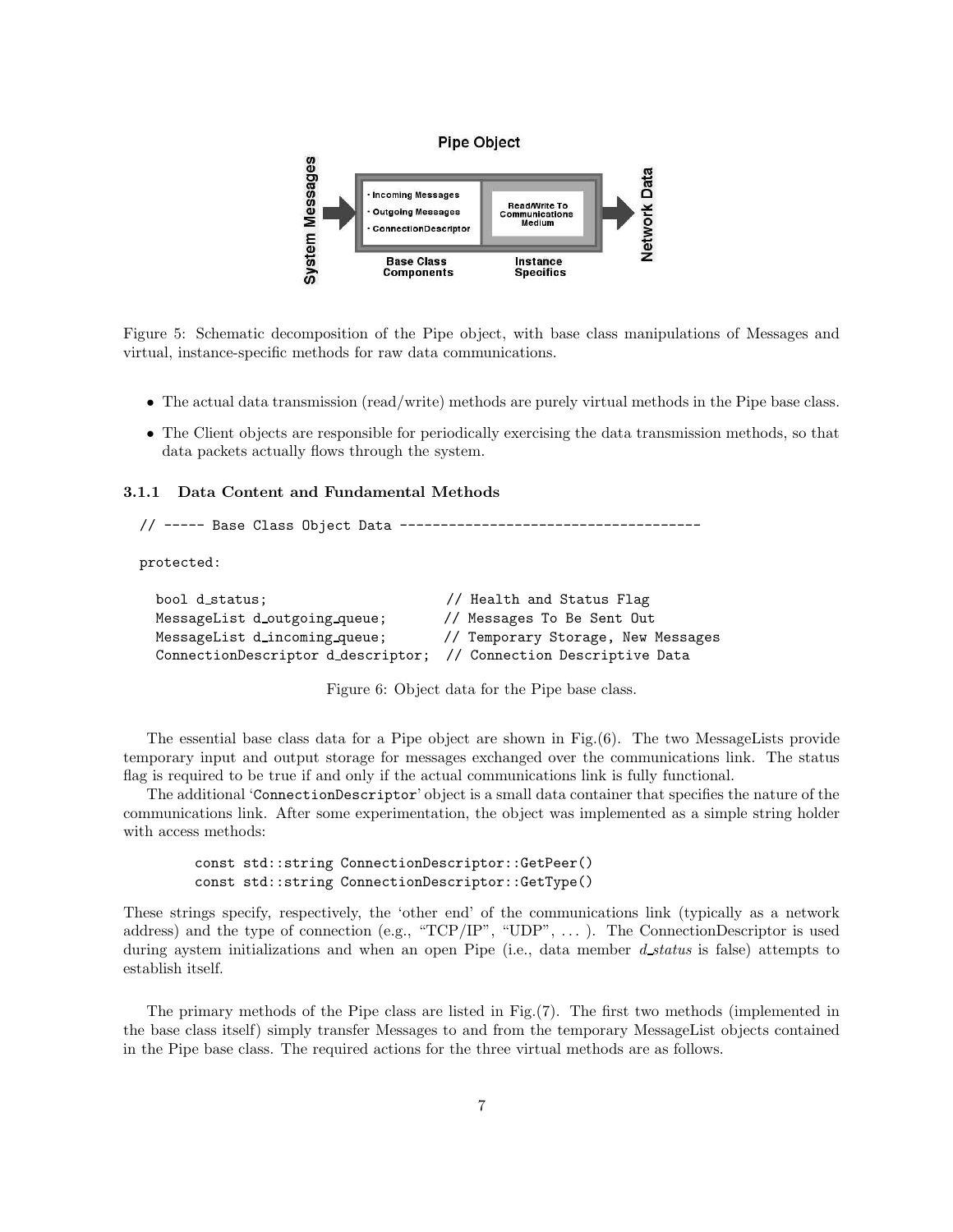// ----- Message Queue Management ----------------------------------

```
void AddMessageList( const MessageList& mlist );
int RetrieveMessages( MessageList& messages );
```
// ----- Virtual Interfaces -----------------------------------------

```
virtual bool Read() = 0;
virtual bool Write() = 0;
virtual bool Establish() = 0;
```
Figure 7: Primary methods for the Pipe object.

- Read(): Look for new incoming user messages from the remote client. Reformat these messages as MeshRouter message objects (using basic Message methods, as described in Ref.[1]), and add them to *d* incoming queue.
- Write(): If the outgoing MessageList is non-empty, attempt to send some number of (reformatted) messages to the remote client process. Successfully transmitted messages are to be removed from d\_outgoing\_queue.
- **Establish():** If the current Pipe::Status() is false, attempt to create the associated communications link to the remote client process, using the specifications contained in the ConnectionDescriptor. The *d\_status* data element must be set to 'true' when a successful connection is established.

Taken together with the (virtual) data primitives of Section 2.1, the three virtual methods in Fig.(7) complete the basic Framework⇔Application factorization within the overall MeshRouter framework.

#### 3.1.2 Remarks

The generality of the virtual interfaces in  $\text{Fig.}(7)$  is not to be confused with the simplicity of the method implementations for specific daughter classes. As has been noted above, these methods must produce or process data streams in precisely the format expected by the client processes. Depending on the nature of the client processes in Fig.(1), the requirements on the virtual Pipe methods can be substantial.

The JSAF/RTI-s application provides some insights into the work involved in constructing concrete instances of the Pipe base class. The current RTI-s implementation provides object libraries implementing a number of steps (e.g., message bundling). The actual communications procedure are specified in a set of run-time configuration files (so-called "RID" files, short for "RTI Initialization Data" in the parlance of  $\text{Ref.}[6]$ 

One reasonable approach is to build a concrete 'RtisPipe' class using the available RTI-s objects and methods[2]. The initial applications of the MeshRouter framework to the JSAF simulation use this approach. There are some mild annoyances, such as working around the assumed discrete-event 'scheduler' that is buried deep within the RTI-s implementation, but the approach is fairly safe in the sense that the Pipe instances constructed in this manner can be kept in synch with ongoing embellishments in the RTI-s libraries.

For Pipes connected to external client processes, it is clearly a good idea to base the implementation upon the communications software of the underlying applications. The situation for Pipes connecting distinct router processes in full communications networks (e.g., Fig.(3)) is a bit less clear. For example, the standard RTI-s implementation absorbs and processes incoming interest declarations while the full Router and Client operations of Sections 3.2 and 3.3 require that these interest declarations flow all the way through the communications Pipe. Again, a short-term solution here is not difficult. A 'RouterToRouterRtisPipe'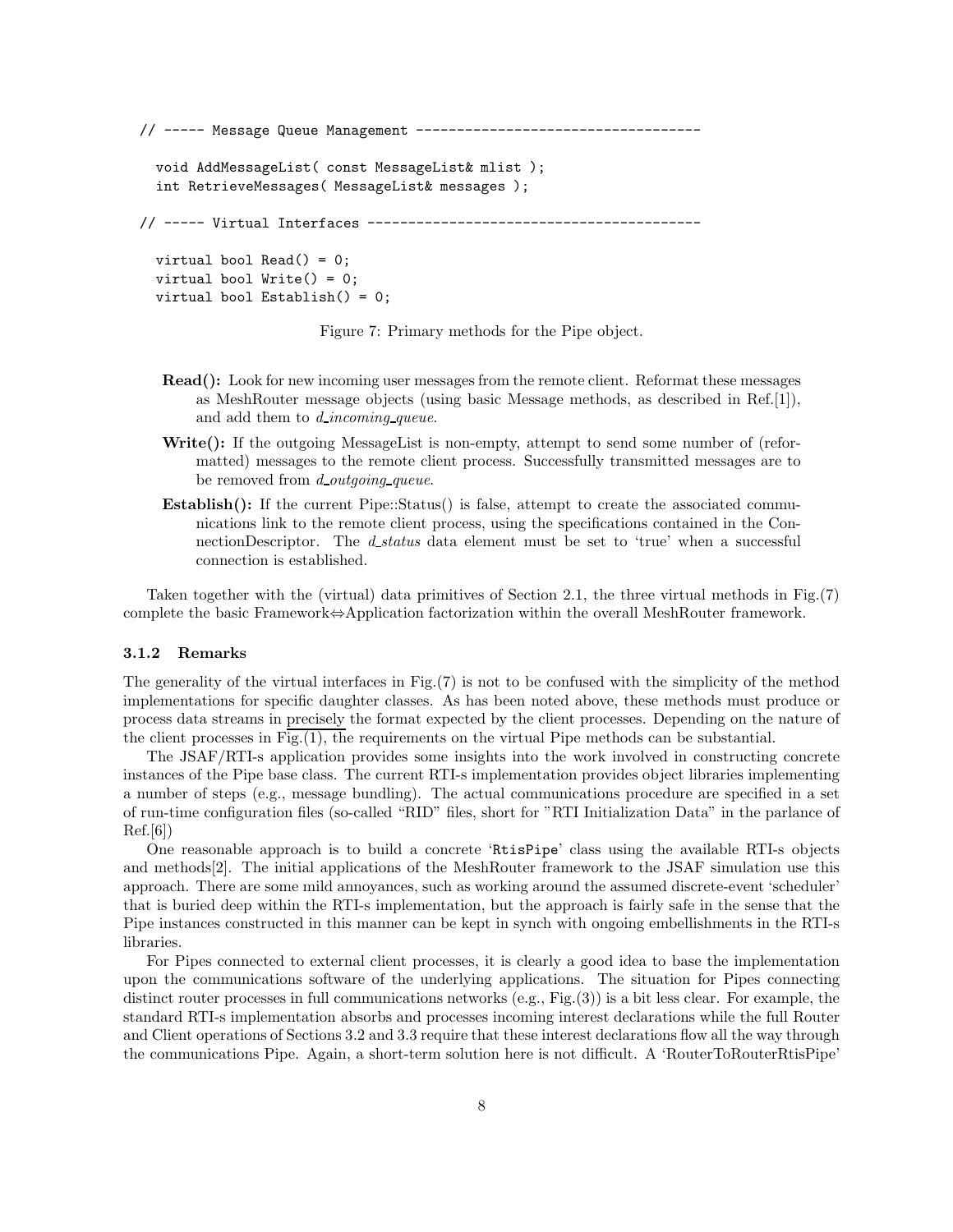could be built using the standard RTI-s objects, excluding the one object in the standard data chain that performs interest-screening and interest updates. At a minimum, efficient Router-to-Router Pipes can be built without buying into all the message memory management framework assumed/required for RTI-s client processes.

One can easily imagine a software world with a huge number of specific daughter classes for the Pipe base class. This is not, in fact, a bad situation. Consider again the implicit overall problem implied by Fig.(1): very large simulations using widely distributed computational assets. Large problems will require large router networks, possibly built up from sub-networks similar to the examples shown in Fig.(3). The communications demands on the individual links of a complicated network will be very different, and an optimal network would undoubtedly use different communications primitives (i.e., different daughter objects of class Pipe) for the different links.

The Pipe interface specification in Fig.(7) provides a clean, well-factorized procedure for implementing the overall MeshRouter system with communications methods that are tailored to the various levels in the overall network configuration.

# 3.2 Client Objects

The Client objects in Fig.(4) are essentially interest-aware traffic managers for the remote client process at the other end of the communications pipe. This object has three high-level responsibilities:

- 1. Maintain relevant Interest state declarations for the external client (both the current interest declaration for that client and the interest state describing what the rest of the world wants to hear).
- 2. Perform the actual interest screening of messages sent to the remote client.
- 3. Periodically flush the associated Pipe object (i.e., exercise the Read() and Write() methods), so that messages are actually exchanged over the communications links.

Implementation of the Client object is quite straightforward, with object data and basic methods as specified in Sections 3.2.1 and 3.2.2.

#### 3.2.1 Data Content and ClientDescriptors

The basic data content of a Client object is shown in the header fragment in Fig.(8).

// ----- Object Data ------------------------------------------------

private:

```
Pipe* d_pipe; \frac{1}{2} // Actual Messaging Connection
Interest *d my interest; // Interest From Other End
Interest *d world interest; // ROW Interest To Other End
ClientDescriptor d descriptor; // Client Characterization
```
Figure 8: Essential object data for class Client.

There is one Client object for each client process of a router, in the schematic sense of Fig.(2). The Client object holds the communications Pipe associated with its client process, and maintains the current interest states associated with that client. ( $d_m y_1$  interest' is the interest of the remote client process, while 'd world interest' contains the interest state of the 'Rest Of World' (ROW), from the perspective of the remote client.)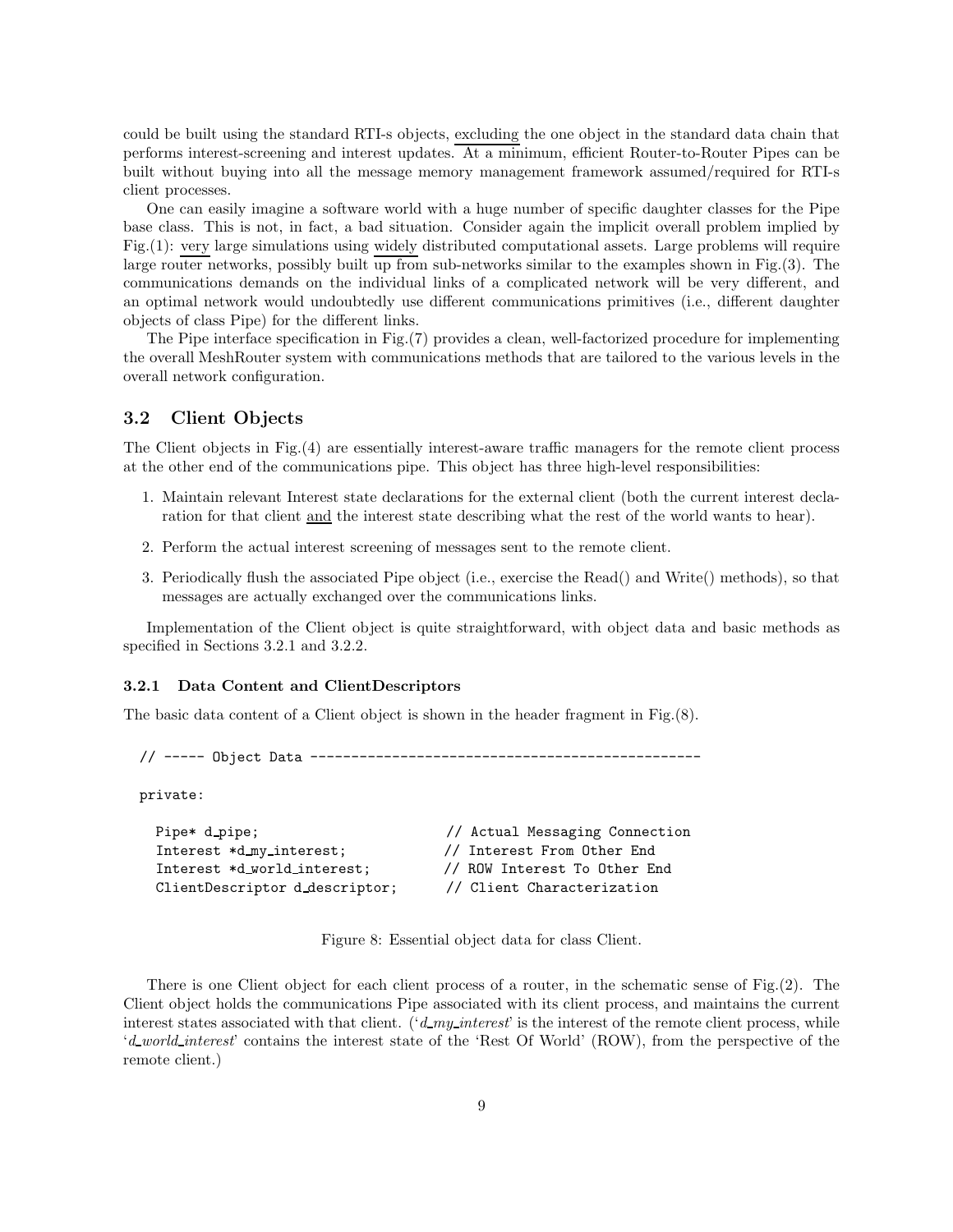The schematic Router⇔Client connections in the left-hand part of Fig.(2) are not egalitarian, and the additional 'ClientDescriptor' object in Fig.(8) holds a variety of discrete characterizations of the associated client processes. These are accessed through a number of simple methods:

bool ClientDescriptor::IsRouter() const bool ClientDescriptor::IsDataSource() const bool ClientDescriptor::IsDataSink() const bool ClientDescriptor::IsUpper() const bool ClientDescriptor::IsPersistent() const

Client manipulations by the Router object of Section 3.3 vary according the values for these flags. In this regard, the overall segregation of a Router's Clients into "Upper" and "Lower" partitions is worth clarifying. Interconnected router networks, such as the Mesh Topology of Fig.(3), can have closed communications loops, and additional rules based on the Upper↔Lower classification are required to prevent infinite data cycling. For example:

Messages received from a Lower Data Source are sent to all Data Sinks.

Messages received from an Upper Data Source are sent only to Lower Data Sinks.

The 'IsPersistent()' method determines the Router's actions on encountering a 'broken pipe' - meaning Pipe::Status() = false: Routers attempt to re-establish connections to persistent clients while simply discarding non-persistent clients with broken pipes.

The values associated with a ClientDescriptor object are all set during initialization, with simple defaults (non-router, non-persistent lower data source/sink) associated with the 'user' client processes of Fig.(1). The simple ClientDescriptor object provides a powerful, flexible generalization of the hard-wired router types ("Primary", "PopUp", "PullDown") in the original SF-Express work [6].

#### 3.2.2 Client Methods

Ignoring again a host of object management and utility methods, the essential actions involving Client objects are managed through the limited set of methods listed in the header fragment in Fig.9.

// ----- Primary Operations Methods ---------------------------------

```
void SendMessagesToRemote( const MessageList& out messages );
int GetMessagesFromRemote( MessageList& in messages );
bool RemoteInterestHasChanged() const;
const Interest& GetClientInterest();
void SetWorldInterest( const Interest& w interest );
```
Figure 9: Fundamental methods for class Client.

SendMessagesToRemote() and GetMessagesFromRemote() are the primary drivers for interest-limited message exchange. The GetMessagesFromRemote() method retrieves incoming Messages from the Pipe and appends non-interest messages to the specified MessageList (in messages). Interest declarations are extracted from the Pipe's message set and used to update the internal representation  $(d$ <sub>my</sub> interest) of the remote client's interest. The current state of  $d$ -my-interest is used to select the subset of the nominal outgoing message list in SendMessagesToRemote( const MessageList& out messages ) that actually go out the Pipe object.

Note that the Client object manages all bookkeeping related to the remote client's interest declarations. Remote interest declarations are identified and extracted from the MessageLists retrieved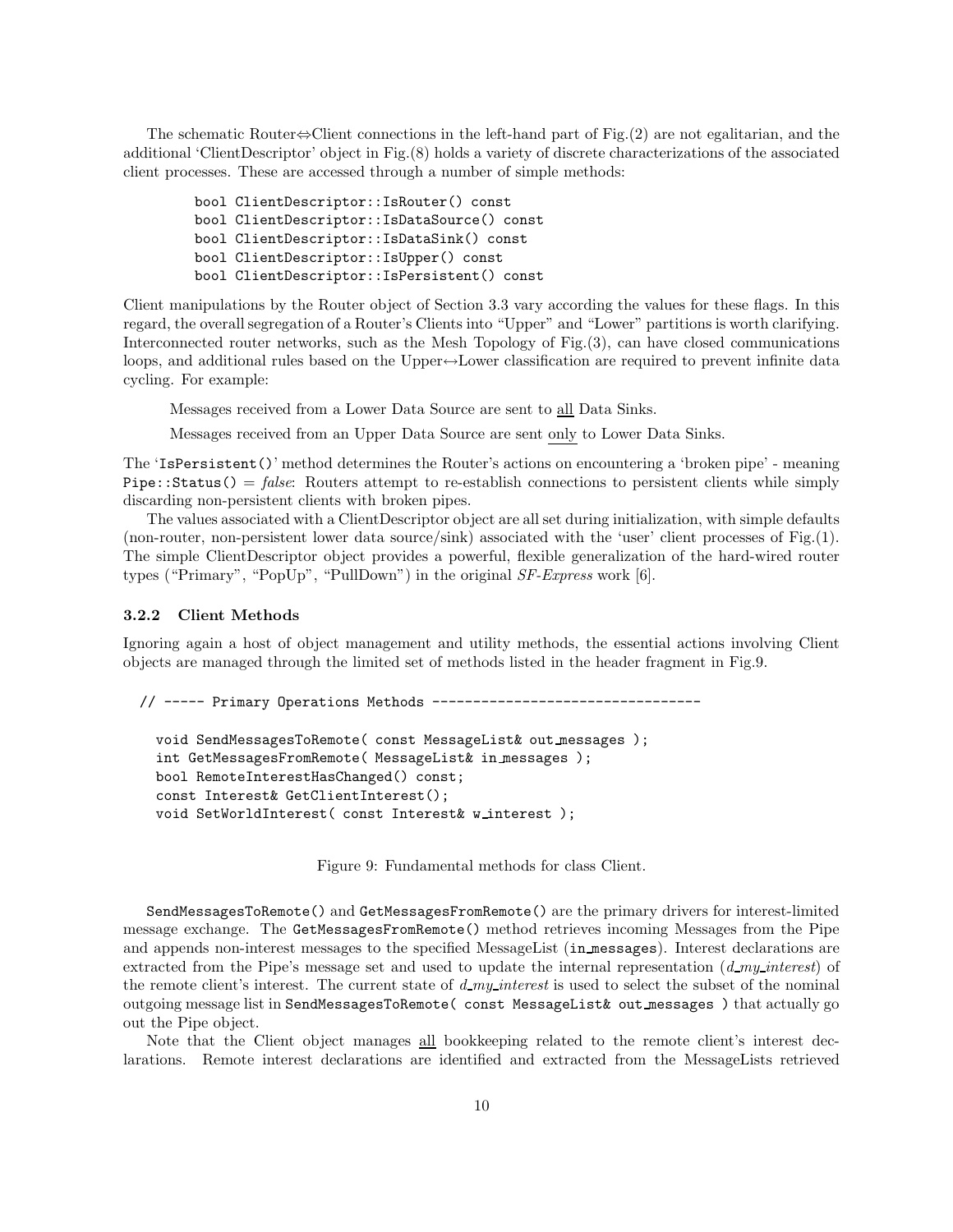from the Pipe and used to restrict outgoing data messages. The RemoteInterestHasChanged() and GetClientInterest() methods in Fig.(9) provide access to this interest state. The 'Rest Of World' (ROW) interest (*d\_world\_interest*) in Fig.(8) is a different matter. This interest state can determined only by the Router that manages the Client object, and the SetWorldInterest() provides the means for the Router to update ROW interest. The Client object compares the specified interest  $(w\text{-}interest)$  with its cached value ( $d$  world interest). If interest has changed,  $d$  world interest is updated and an outgoing interest declaration message is generated and sent to the Pipe.

### 3.3 Router Objects

The Router objects in Fig.(4) manage the overall operations of the MeshRouter system, with two high-level responsibilities:

- 1. Client Management
	- (a) Listening for new connection requests.
	- (b) Identifying and removing 'dead clients'.
- 2. Data Flow Management.

These tasks are actually done by the mid-level objects within the MeshRouter design, and the essential data content of the Router object is, accordingly, rather limited, as shown in Fig.(10).

```
// ----- Object Data ------------------------------------------------
private:
  Interest *d my lower interest; // Union, Lower Client Interest
  Interest *d my upper interest; // Union, Upper Client Interest
  ClientList d clients; // List Of Associated Clients
  std::vector<ConnectionManager*>
   d listeners; \frac{1}{2} // Connection Listeners
```
Figure 10: Essential object data for class Router.

The two Interest objects in Fig.(10) are storage areas for the collective interest states of the Router's upper and lower Clients, and the 'ClientList' is a straightforward list of all currently defined clients for the router. The basic Data Flow Management operations of the router are accomplished by straightforward manipulations of these objects, as is described in Section 3.3.2.

The 'ConnectionManager' in Fig.(10) is a new object/concept, and is involved in the Client Management responsibilities of the Router, as described in Section 3.3.1.

#### 3.3.1 ConnectionManagers and Dynamic Clients

Robust operation of the schematic in Fig.(1) requires dynamic client management - meaning simply the ability to add and/or remove individual client processes during execution. The Establish() methods for Pipe and Client objects in Figs.(7,9) are part of this capability. System configuration files will typically specify the destination of a communications link (i.e., the GetPeer() content of the ConnectionDescriptor object in Fig.(6)), and Client objects are responsible for opening/establishing these communications links.

The Router objects in Fig.(4) need to listen for and respond to these Connection requests. This is done through a set of ConnectionManager objects, with individual ConnectionManagers listening to connections for individual Pipe classes (TCPPipeConnectionManager, MemoryPipeConnectionManager, . . .).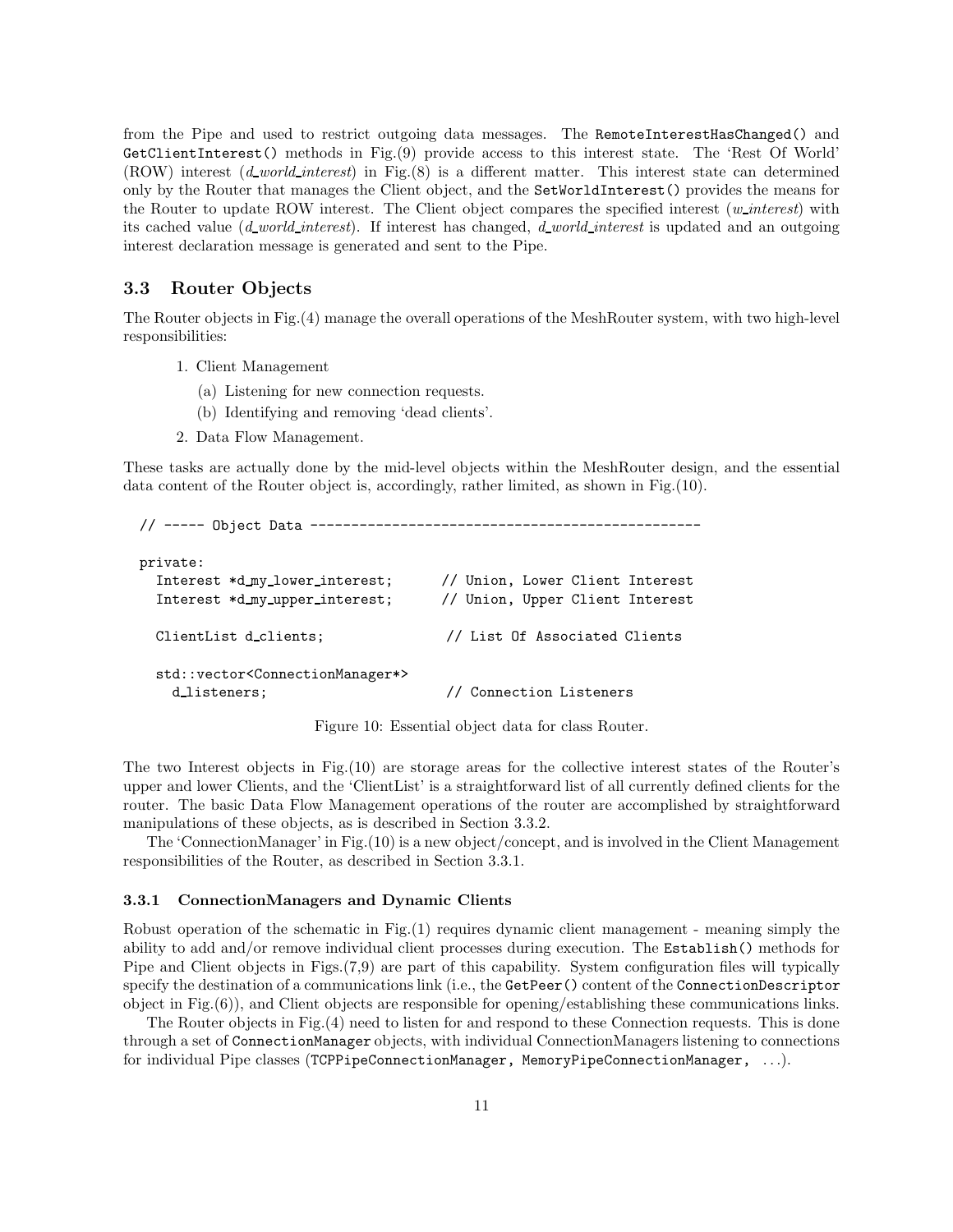// ----- Primary Interfaces -------------------------------------- virtual bool Initialize() = 0; virtual Pipe\* Listen(std::string UniqueID) = 0; virtual void Shutdown() = 0;

Figure 11: Primary methods for the ConnectionManager class.

The ConnectionManager is implemented as a purely virtual base class, with interface specifications defined by the methods listed in Fig. $(11)$ . The primary operational method is Listen() in which the ConnectionManager responds to new connection attempts from remote processes and returns a (fully initialized) Pipe object whenever a new request has been detected and processed. The Initialize() and Shutdown() methods provide hooks for overall set up and termination of the (protocol-specific) manager.

The ConnectionManager class is a final piece in the overall Framework⇔Application factorization that has been stressed throughout this document. The steps needed to implement a new communications procedure into the overall MeshRouter framework are limited to:

- 1. Design and implement the appropriate derived Pipe class, including the essential Read(), Write() and Establish() methods for the virtual interfaces in Fig.(7).
- 2. Design and implement the associated ConnectionManager derived class, enabling Router objects to respond to Establish() requests.

#### 3.3.2 Essential Router Methods

Leaving initialization and configuration issues aside for the moment, Router operations are driven by the three basic methods listed in Fig.(12).

// ----- Operational Components -------------------------------------

```
int ListenForConnections();
void DistributeData();
void UpdateInterestStates();
```
Figure 12: Fundamental methods for class Router.

The ListenForConnections () method loops over the ConnectionManagers in d\_listeners, invoking the Listen() method for the various types of connections. A non-null Pipe\* return for the method in Fig.(11) indicates a successfully processed connection request. A new Client object is then created and added to the Router's list of active clients.

DistributeData() is little more than a double loop over the active clients, requesting new messages from each client using the GetMessagesFromRemote() method in Fig.(9) and then sending these messages to (nearly) all other clients using SendMessagesToRemote(). The only restrictions on these message retransmissions are those implied by the ClientDescriptor flags, as discussed in Section 3.2.1. Due to the efficient memory management layers for Message objects described in Ref.[1], there is very little overhead associated with transient 'Message duplications' during these nested data redistribution loops.

The Message objects retrieved and redistributed during DistributeData() exclude interest declarations. As was discussed in Section 3.2.2, the Client objects extract and process the incoming interest declarations from the client processes, returning only the non-interest messages. The Client processing during DistributeData() will generally result in modified client interest states, and the UpdateInterestStates()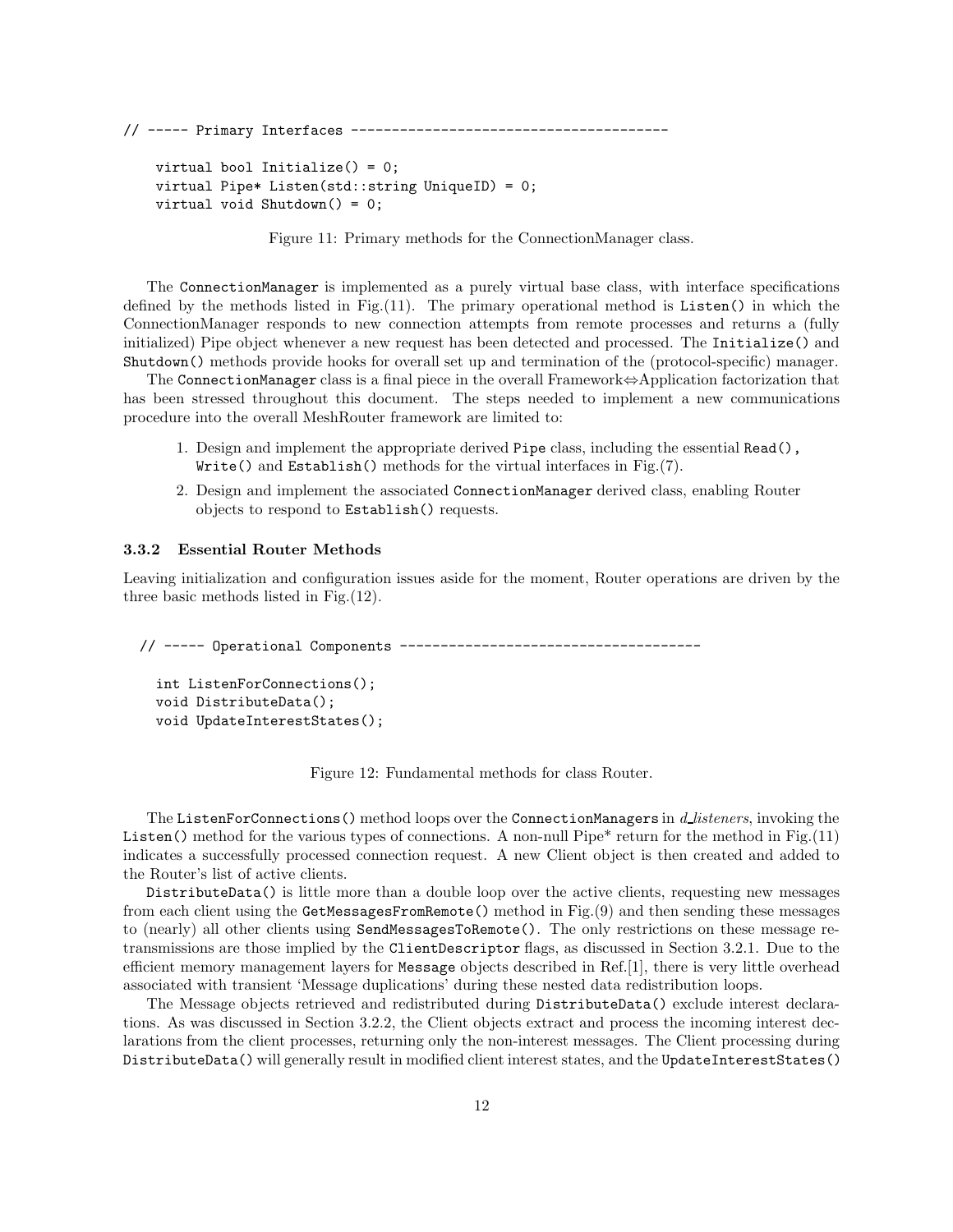method in Fig.(12) ensures that the total interest picture for all clients is complete and current. This method first recomputes the total upper and lower interest states  $(d$  my lower interest and  $d$ -my-upper interest) in Fig.(10) and then loops over all data source clients, recomputing the 'Rest Of World' interest state relevant for that client, and updating this interest declaration using the SetWorldInterest() method of Fig.(9).

# 4 Operations and Initializations

As with many object-oriented systems, a generic program 'main()' for a router process involves not much more than two conceptually simple steps:

- 1. Create an appropriate Router object and do a bit of initialization stuff.
- 2. Repeat a standard operations cycle until directed to end overall execution.

In most cases, this standard structure is accompanied by a number of application-specific embellishments, such as interrupt handlers. This is the anticipated model for realizing the generic router process of Fig.(1), and simple main routines exist for the JSAF/RTI-s application.

This section explores some broad generalities for a generic 'program main()', as might be used to build a concrete router process for Figs.(2,3) from the fundamental objects available within the MeshRouter software. Ongoing operations are driven by the Router::Tick() method described in Section 4.1 and the Client management procedures in Section 4.2. Initialization of a Router process from configuration data is clearly application-specific and not, strictly speaking, a well-defined task within the MeshRouter framework. The discussion of Router initialization in Section 4.3 is based on the JSAF/RTI-s application, but is sufficiently high-level to illustrate the actions required for Router initializations for other applications.

### 4.1 Time Management and 'Tick()'

The most convenient picture for MeshRouter operations is that of a (loosely) time-stepped simulation, and the inner loop for ongoing execution with an instanced/initialized Router ('my\_router') typically contains a code fragment like that shown in Fig.(13).

```
while(ContinueRunning)
{
  double timenow = MeshUtilities::WallClockTime();
 my router.Tick(timenow);
}
```
Figure 13: Typical Router operations code fragment.

The timenow variable is assumed to be some measure of the current time in seconds. The reason for introducing a notion of time at all is efficiency:

- 1. Some of the object methods described above (in particular, Pipe::Read() and Pipe::Write() are likely to be slow operations.
- 2. The very simplistic timing control in Fig.(13) is adequate for controlling the frequency at which these I/O methods are invoked.

The Client objects from Section 3.2 contain additional data elements specifying minimum time delays between successive low-level Read() and Write() attempts over the Pipe, and time-stepping directed by the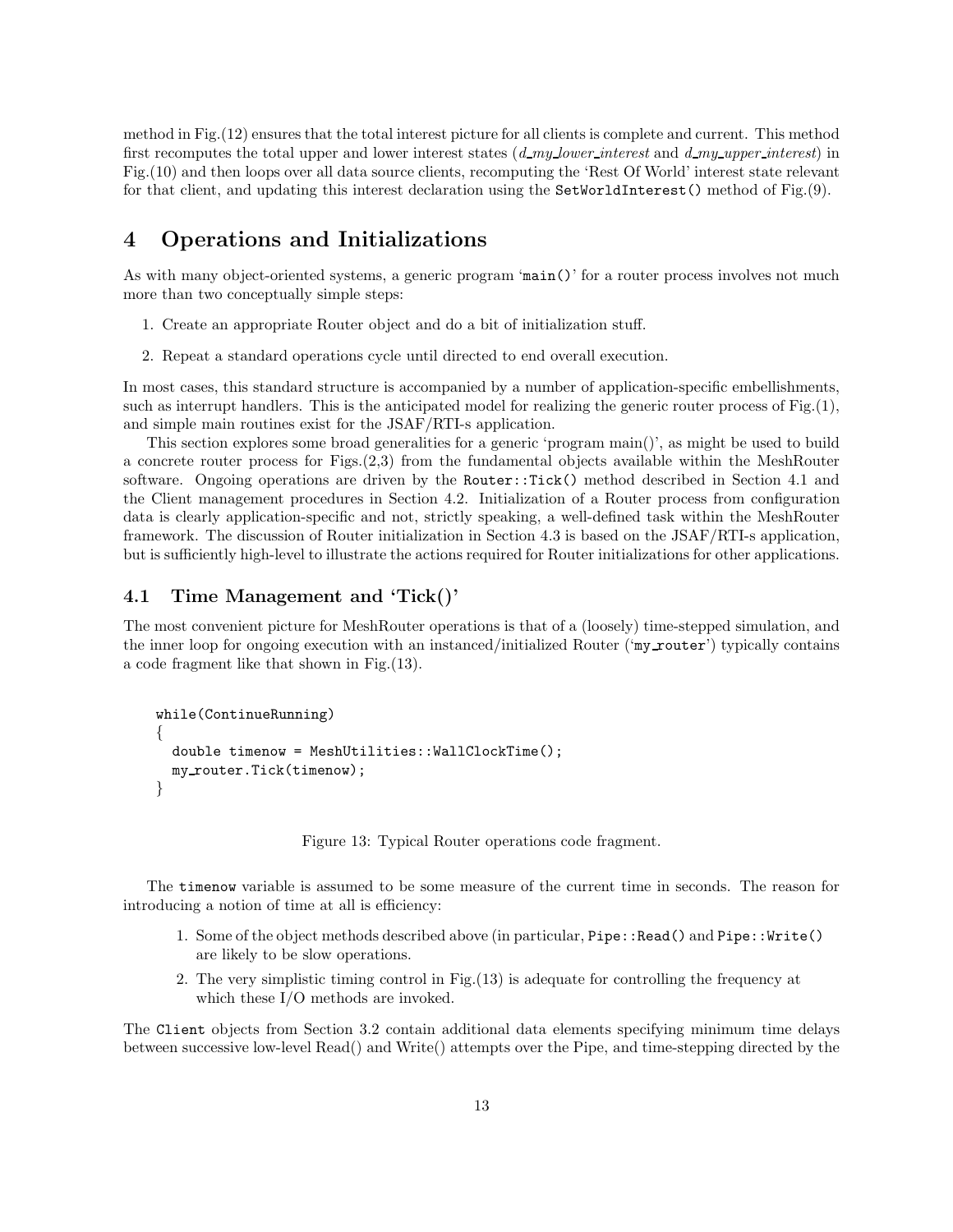Router is sufficient to ensure that the actual communications primitives are exercised often enough, but not excessively.

The actions taken by Router::Tick( timenow ) are straightforward:

#### Router::Tick() Activities

- 1. Advance the 'operations' time of all the Clients to the specified value.
- 2. Possible management (additions or deletions) to the list of associated Client objects.
- 3. Message movement among the Clients.
- 4. Interest state updates.

The last two tasks are done using the DistributeData() and UpdateInterestStates() methods already described in Section 3.3.2. The client management in the second item is a bit more complex, and is described in the next subsection.

# 4.2 Client Management

The MeshRouter supports dynamic client management - meaning simply that the client processes in Fig.(1) are allowed to appear, disappear, reappear . . . during the course of execution. To support dynamic management capabilities, the Clients associated with the Router object in Fig.(3) are divided into two categories:

- Persistent Clients: Clients that are known and fully specified from the system configuration data. This means, in particular, that all aspects of the underlying connection (the specific Pipe class and the contents of the ConnectionDescriptor of Section 3.1.1) are fully specified.
- Dynamic Clients: Clients that are not specified in the Router's configuration data but instead appear as explicit connection requests to Router during the course of execution.

Given this distinction between *Persistent* and *Dynamic* Clients, the actions taken in the second task of the Router::Tick() Activities list from the previous section are straightforward:

- 1. The Router first loops through its list of Clients, looking for Clients with a broken Pipe. If the Client associated with a broken Pipe is not Persistent, that Client is immediately deleted from the client list. Connection attempts for broken Persistent Clients are done, as needed, within the DistributeData() method of Fig.(12).
- 2. The Router then loops through its collection of ConnectionManagers (data element d listeners in Fig.(10), invoking the Listen() method of Fig.(12). A non-null Pipe return indicates a successful new connection. A Dynamic Client is created for the Pipe and added to the client list.

The Router is responsible for initiating and maintaining operational connections to its persistent Clients. Dynamic clients are treated as transients, serviced while they are around but forgotten when/if they disappear.

The Pipe::Establish() and ConnectionManager::Listen() methods are generally slow operations involving network communications. For purposes of overall efficiency, Router object has a data element specifying minimum times between consecutive invocations of these methods.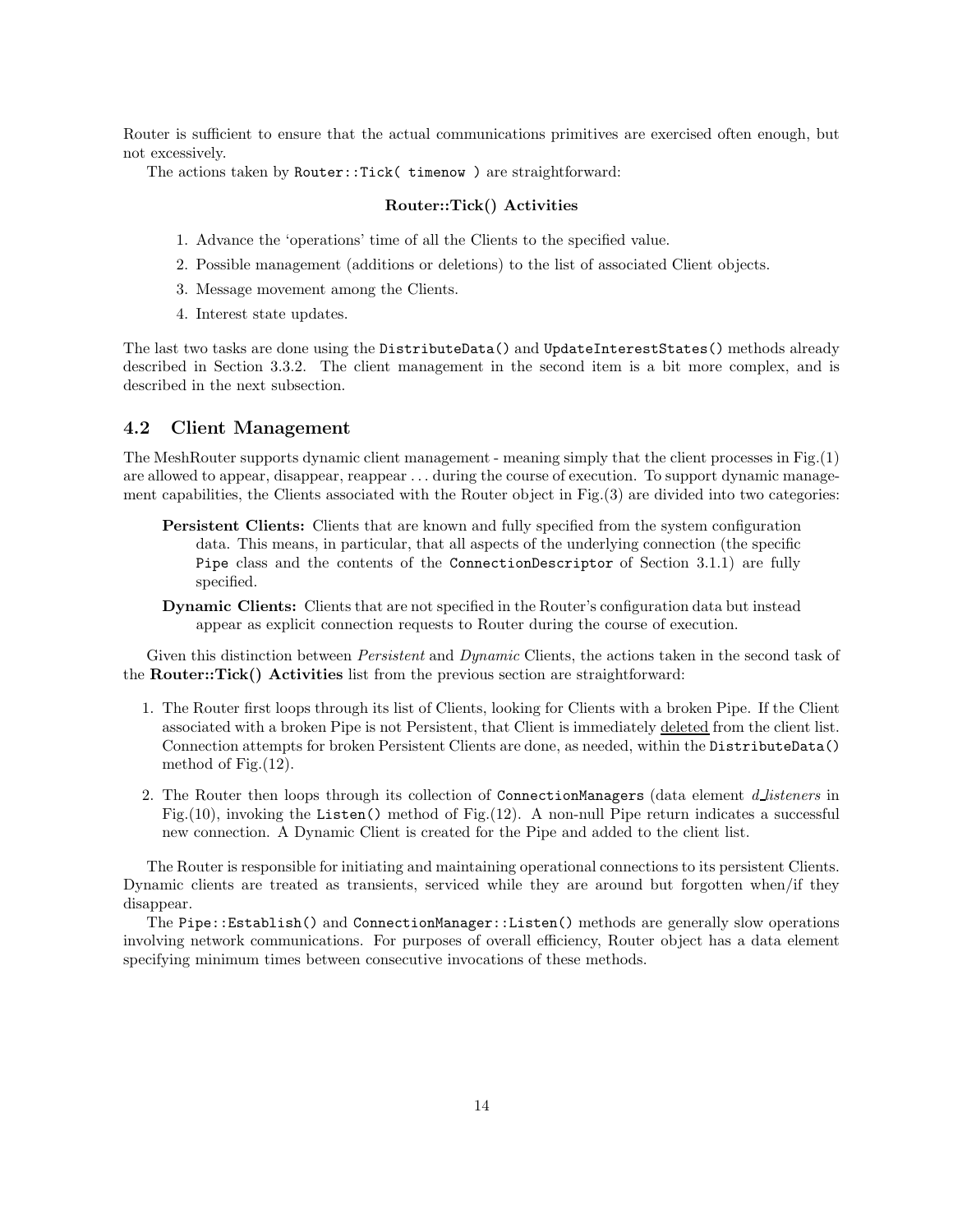### 4.3 Initialization and Configuration Files

From the perspective of the MeshRouter system itself, there are two essential tasks that must be done prior to starting the generic execution loop of Fig.(13).

- 1. The set of Persistent Clients must be created, including fully-specified Pipe objects for the underlying communications links and the discrete ConnectionDescriptor flag values for the Client objects.
- 2. The set of active ConnectionManagers in Fig.(10) needs to be populated.

For simple applications, this could be done with a limited number of hard-wired, specific main routines. The more general (and palatable) solution requires a single 'program main()' for all router processes, with initialization data retrieved from system configuration data files.

It is difficult to imagine a truly general solution to the initialization problem for general applications in the sense of Fig.(1). Instead, he approach to file-driven initialization in the current MeshRouter software is a perhaps best described as an experimental patchwork based in part on the initialization requirements of the JSAF/RTI-s application.

The current MeshRouter initialization system is built upon two additional objects:

class RouterConfig: A data container for holding initialization file data.

class RouterConnectivity: An interpreter object that can interrogate the RouterConfig data, and return values for a number of initialization-specific queries.

It should be stressed that these are not 'objects' in any nice, hierarchical C++ sense. Individual instances of these objects need to be designed, implemented, and linked for specific applications of the MeshRouter system.

The RouterConfig object is intended to be a container for initialization data. For the JSAF/RTI-s application, it simply holds a copy of the of the RID. Object initialization and access methods are all application specific. The RouterConfig object is made available to the ConnectionDescriptor and ConnectionManager objects within the MeshRouter so that application-specific aspects of the communications primitives are available for specific Pipe creations.

While all aspects of Pipe initialization can be safely hidden in an otherwise undefined object, the initialization of the Persistent Clients for a Router requires an interface for extracting specific information from the RouterConfig object. These required interfaces are provided by the RouterConnectivity object. The RouterConnectivity object has only an explicit constructor:

#### RouterConnectivity::RouterConnectivity( RouterConfig& conf )

and a number of query methods to extract information.

The 'appropriate queries' needed from the RouterConnectivity object are subject to ongoing refinements, but need to include items such as:

- 1. What kind of Router am I?
- 2. What kinds of ConnectionManagers do I need?
- 3. What are my Persistent clients?
- 4. What are my Persistent clients of a specific kind?

The concept of 'kind' in items 1 and 4 is a bit vague, but generically refers to selecting subsets of the clients for different values of the ClientDescriptor characterizations from Section 3.2.1 (e.g., IsDataSource()).

The RouterConfig and RouterConnectivity objects currently used for the JSAF/RTI-s application are adequate for initializing either of the two overall communications topologies shown in Fig.(3) (assuming a straightforward addition to the standard RID syntax to define mesh connectivity). For the tree case, this is